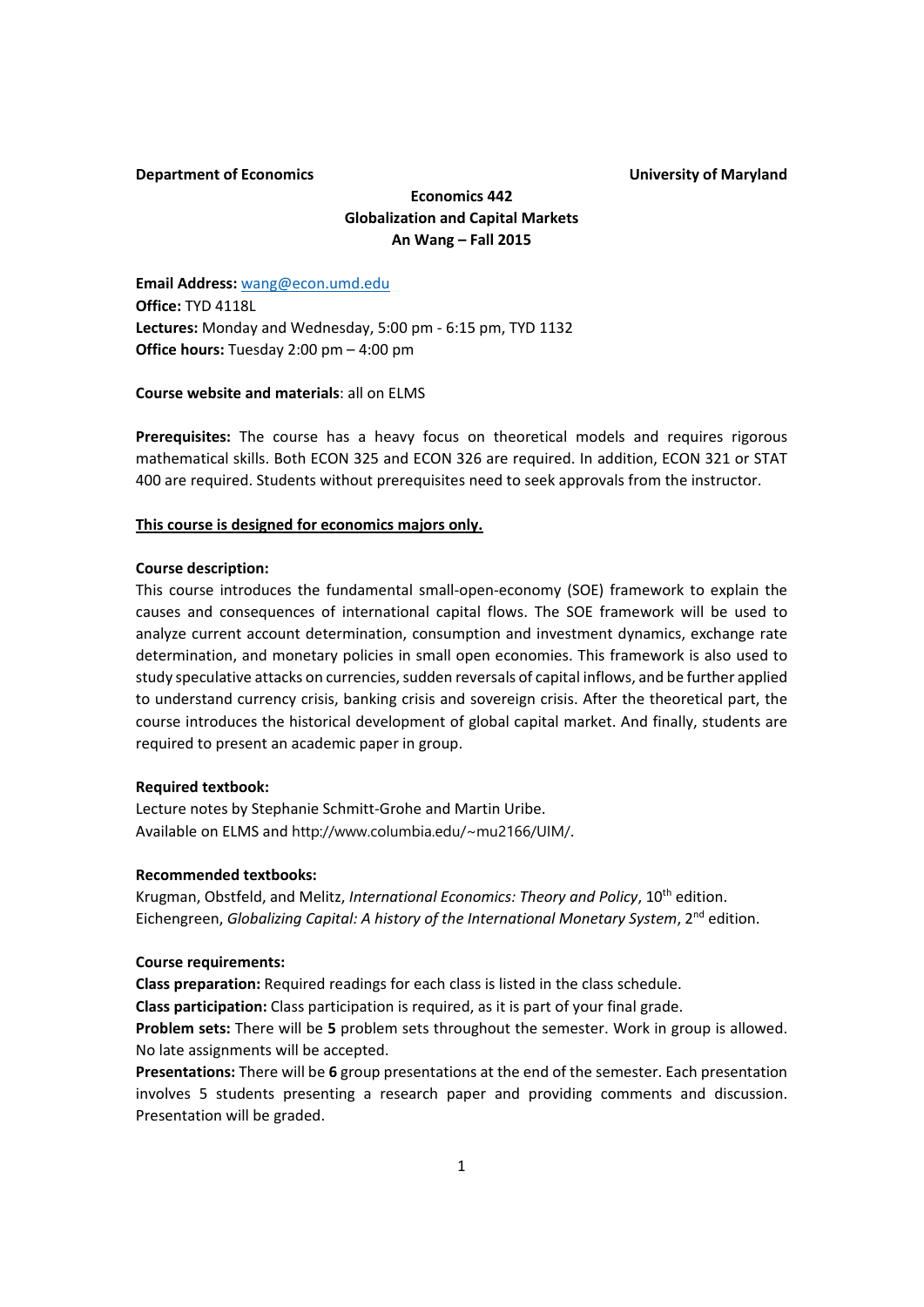**Mid-term:** The mid-term is tentatively scheduled on Wednesday, October 21<sup>st</sup> during class time. **Final exam:** Thursday, 12/17, 4:00 – 6:00 pm.

## **Grading:**

Attendance (10%), problem sets (20%), presentation (10%), mid‐term (30%), final exam (30%).

## **Course topics:**

## **1. Balance of payment**

- 1.1 Balance of payment accounting
- 1.2 The current account
- 1.3 The net international investment position

## **2. A theory of current account determination**

- 2.1 A two‐period endowment economy
- 2.2 Temporary and permanent output shocks
- 2.3 Terms‐of‐trade shocks

## **3. A two‐period production model**

- 3.1 A production economy
- 3.2 Current account adjustment and investment dynamics

#### **4. Exchange rates**

- 4.1 Models with non‐tradable goods
- 4.2 A small open economy with money
- 4.3 Exchange rate regimes
- 4.4. Speculative attack on currency

## **5. International capital flows**

- 5.1 Global capital market integration and capital mobility
- 5.2 Global imbalance

## **6. History of international financial structure**

- 6.1 Gold standard
- 6.2 Interwar period and the Bretton Woods system
- 6.3 After Bretton Woods

## **7. Financial crises**

- 7.1 Currency crisis
- 7.2 Banking crisis
- 7.3 Eurozone crisis